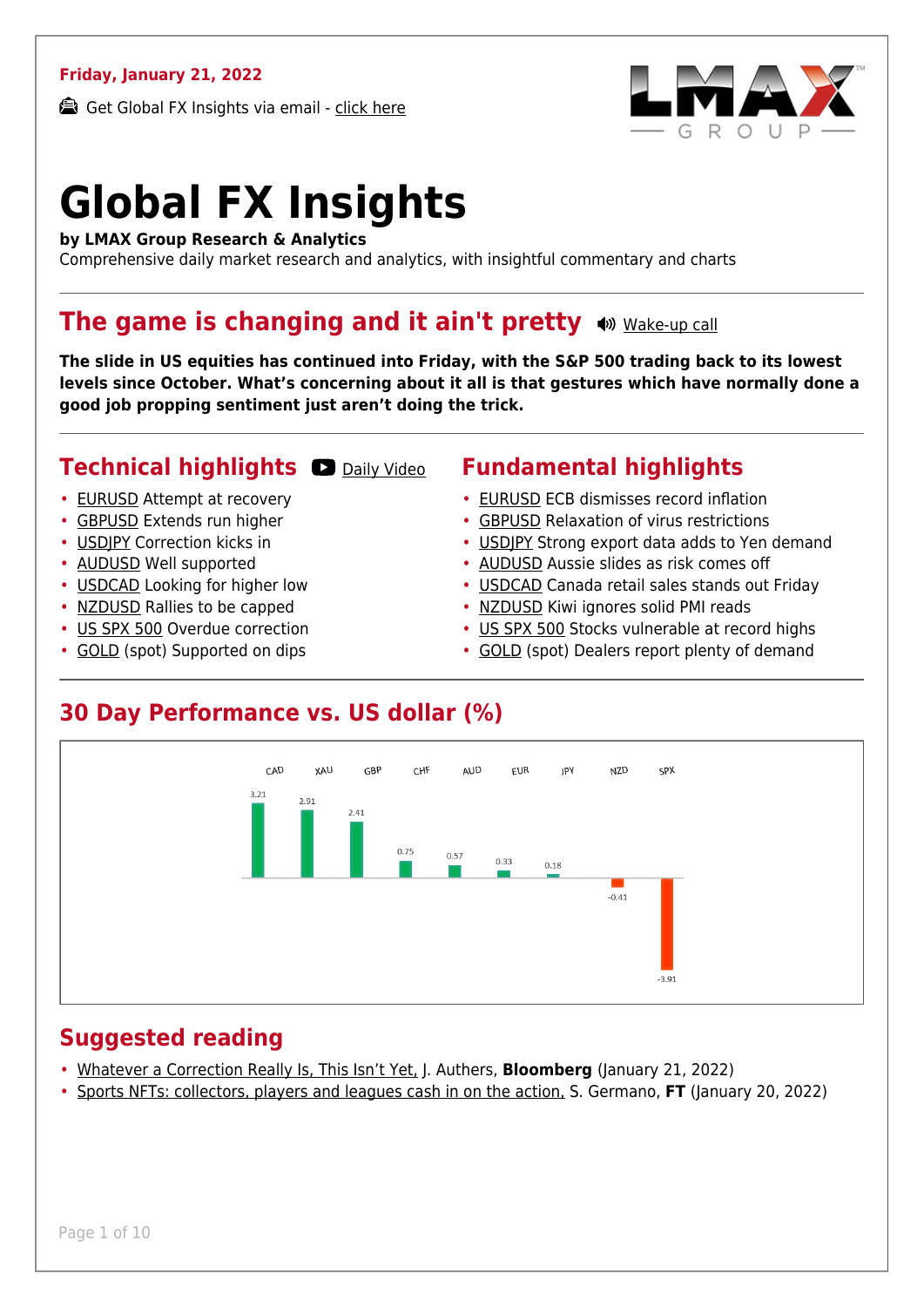#### <span id="page-1-0"></span>**EURUSD – technical overview**

**Setbacks have extended to retest the critical** 61.8% fib retrace off the 2020 low to 2021 high move. Technical studies are now turning up from extended territory on the weekly chart, warning of the need for an additional corrective bounce ahead. Look for the market to hold up on a weekly close basis above the 61.8% fib retrace around 1.1275. Weekly close back above 1.1500 strengthens outlook. Weekly close below 1.1275 negates.



- 
- **R1 1.1483**  15 January high Medium
- **S1 1.1315**  18 January low Medium
- **S2 1.1272**  4 January low Strong

### <span id="page-1-1"></span>**EURUSD – fundamental overview**

**The Euro continues to be well capped into rallies** despite record inflation, given the ECB's ongoing dismissal of the data. Meanwhile, Ukraine tension has also been capping Euro upside. Key standouts on today's calendar come from UK retail sales, an ECB Lagarde speech, Canada retail sales, and Eurozone consumer confidence.

## **EURUSD - Technical charts in detail**

#### [Watch now](https://youtu.be/P29foKX1IDw)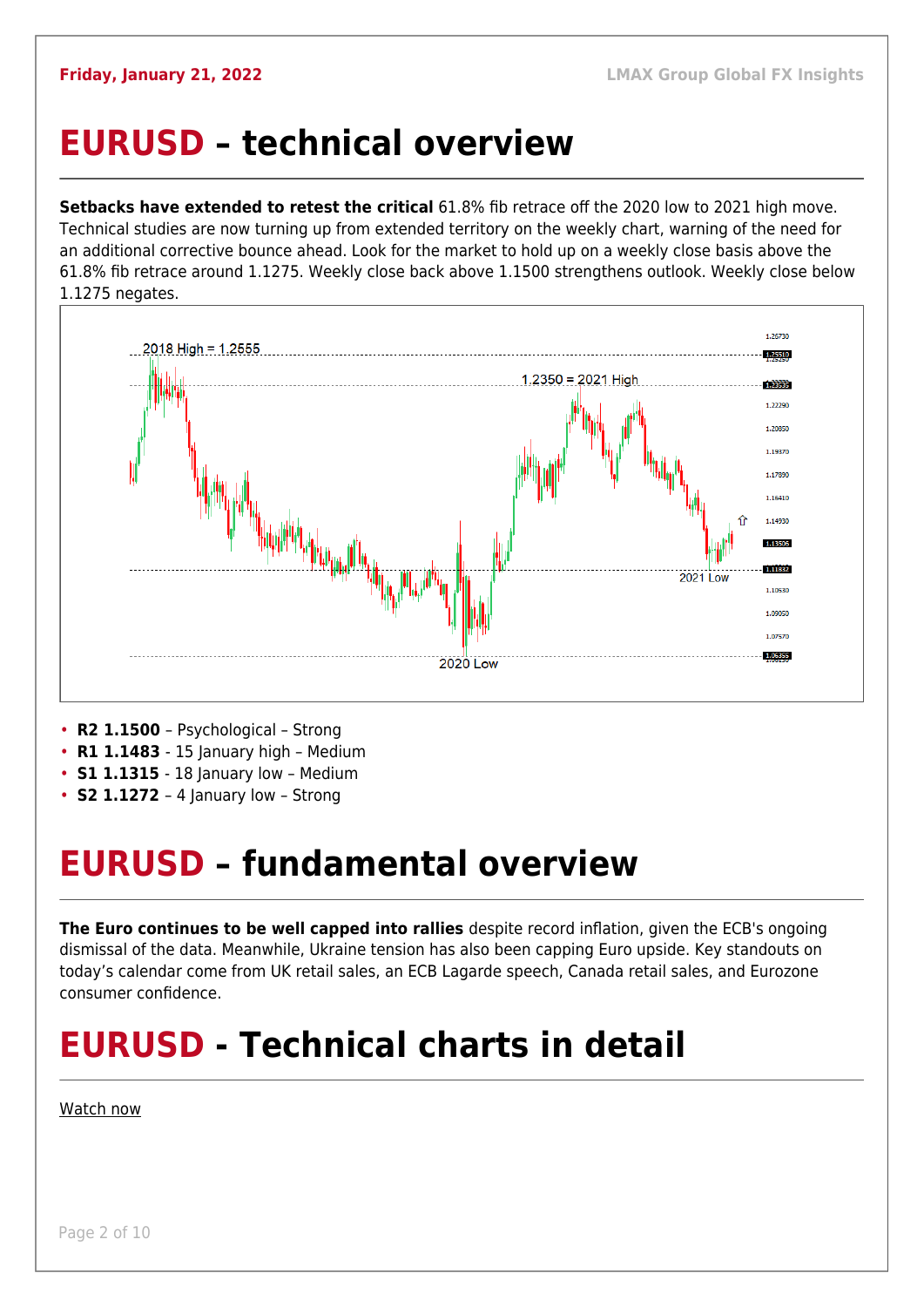### <span id="page-2-0"></span>**GBPUSD – technical overview**

**The market is in a correction phase** in the aftermath of the run to fresh multi-month highs in 2021. At this stage, additional setbacks should be limited to the 1.3000 area ahead of the next major upside extension towards a retest and break of critical resistance in the form of the 2018 high. Back above 1.3835 takes pressure off the downside.



- **R2 1.3800**  Round Number Strong
- **R1 1.3749**  13 January high Medium
- **S1 1.3573**  18 January low Medium
- **S2 1.3491**  6 January low Strong

## <span id="page-2-1"></span>**GBPUSD – fundamental overview**

**The Pound has been outperforming this week**, getting help from the BOE-ECB policy divergence and this latest hot UK CPI print which produced a new high of 5.4%. The core rate was also elevated, at its highest level since 1992. Meanwhile, PM Johnson has announced an end to Plan B virus curbs on January 27th, yet another prop for the Pound. Key standouts on today's calendar come from UK retail sales, an ECB Lagarde speech, Canada retail sales, and Eurozone consumer confidence. [Watch now](https://youtu.be/us4VlHNnfwY)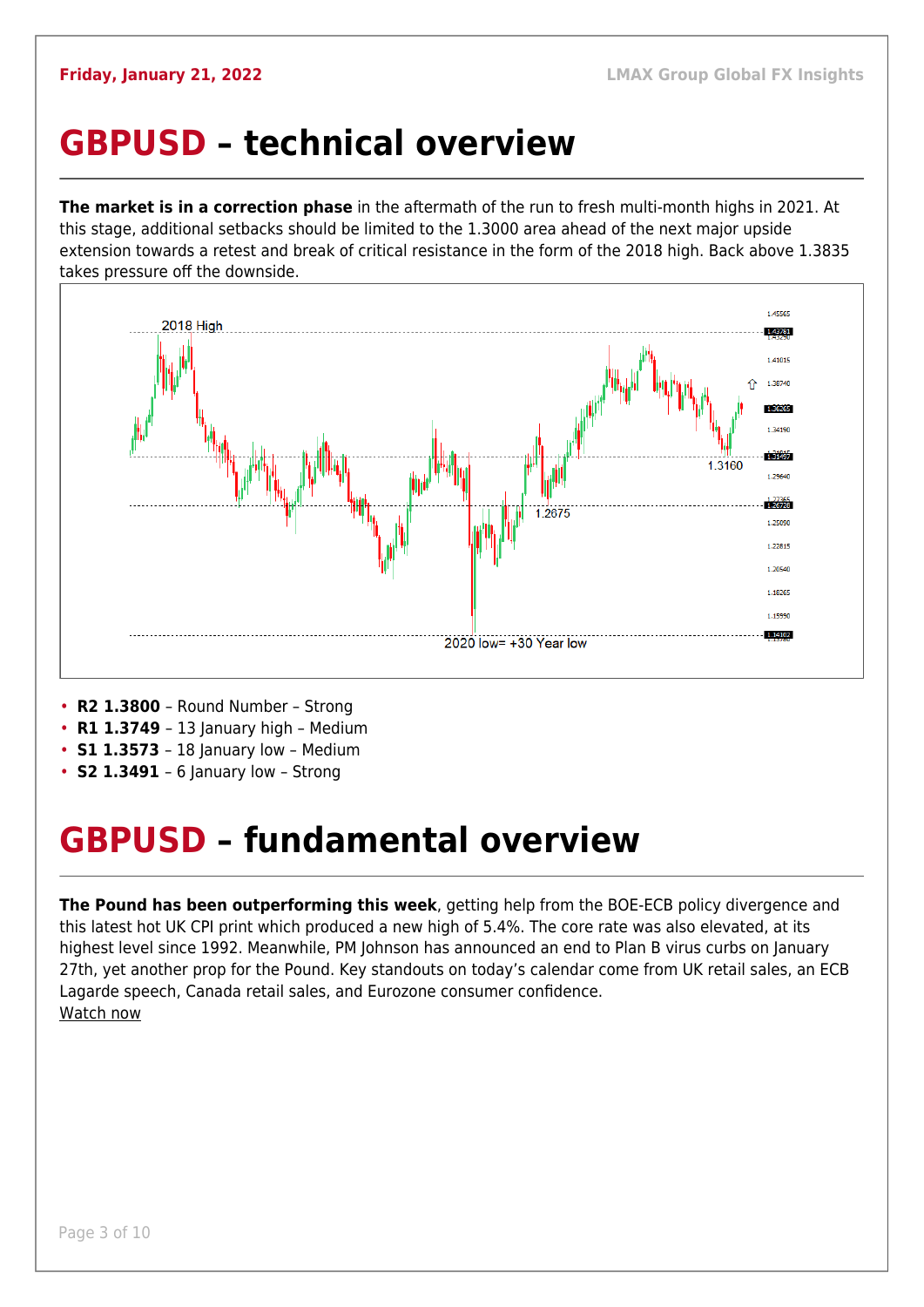### <span id="page-3-0"></span>**USDJPY – technical overview**

**The longer-term trend** is bearish despite the recent run higher. Look for additional upside to be limited, with scope for a topside failure and bearish resumption back down towards the 100.00 area. It would take a clear break back above 116.00 to negate the outlook.



- **R2 115.48**  12 January high Strong
- **R1 115.06** 18 January high Medium
- **S1 113.14**  17 December low Medium
- **S2 112.53**  30 November low Strong

## <span id="page-3-1"></span>**USDJPY – fundamental overview**

**A recent round of intense risk off flow in US equities** and a healthy Japanese export data showing have contributed to the latest round of Yen demand. Key standouts on today's calendar come from UK retail sales, an ECB Lagarde speech, Canada retail sales, and Eurozone consumer confidence. [Watch now](https://youtu.be/mXHJx51NYz4)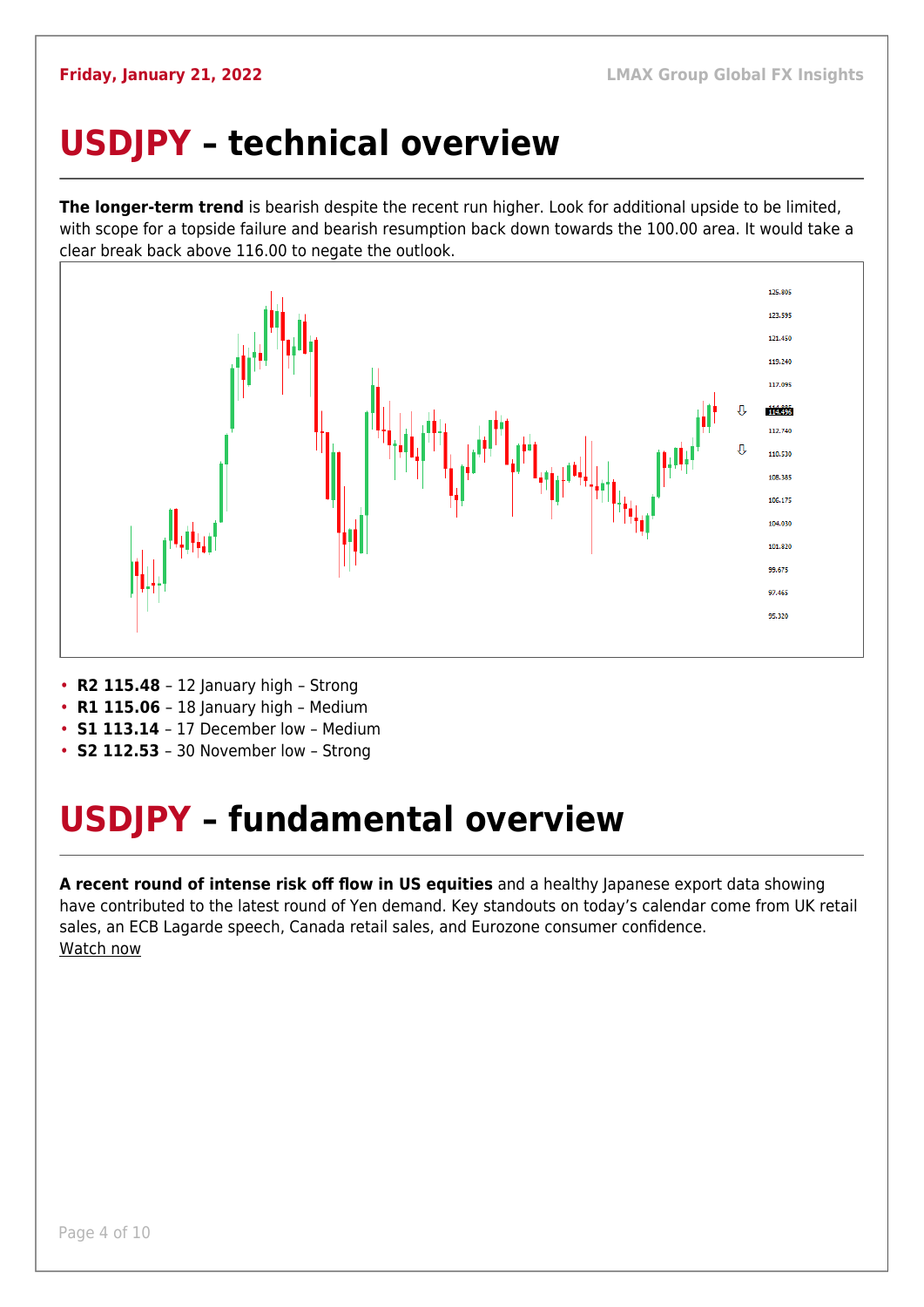### <span id="page-4-0"></span>**AUDUSD – technical overview**

**The Australian Dollar has been in the process** of a healthy correction following the impressive run towards a retest of the 2018 high in 2021. At this stage, the correction is starting to look stretched and setbacks should be well supported above 0.7000 on a weekly close basis. A weekly close below 0.7000 will force a bearish shift.



- **R2 0.7315**  13 January high Strong
- **R1 0.7300**  Figure Medium
- **S1 0.7130** 7 January low Medium
- **S2 0.7083**  20 December low Strong

## <span id="page-4-1"></span>**AUDUSD – fundamental overview**

**The Australian Dollar has already given back gains** from Thursday's strong jobs report and upgrades to RBA rate hike calls. This latest round of intense risk off flow has more than offset. Key standouts on today's calendar come from UK retail sales, an ECB Lagarde speech, Canada retail sales, and Eurozone consumer confidence.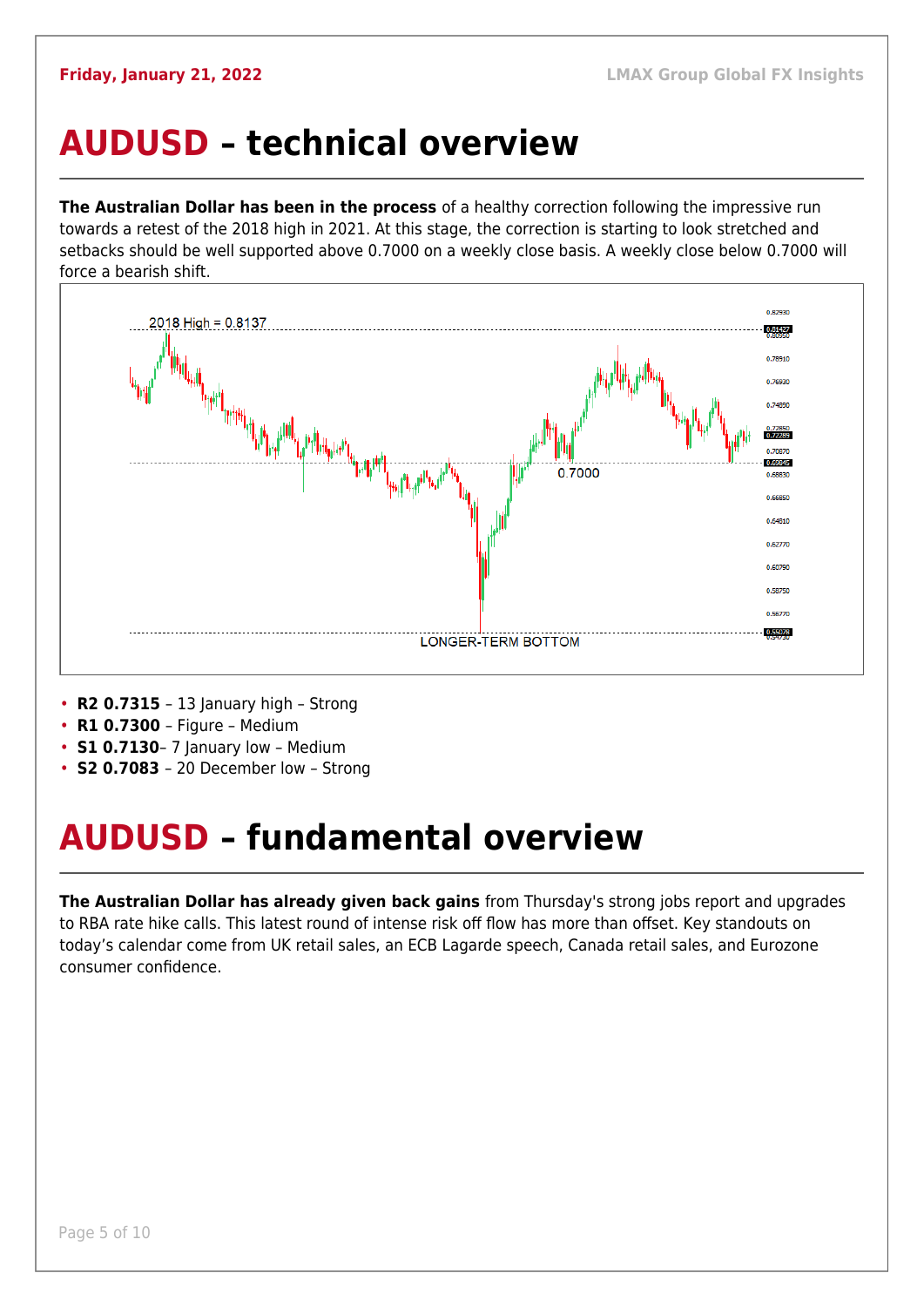#### <span id="page-5-0"></span>**USDCAD – technical overview**

**Finally signs of a major bottom in the works** after a severe decline from the 2020 high. A recent weekly close back above 1.2500 encourages the constructive outlook and opens the door for a push back towards next critical resistance in the 1.3000 area. Any setbacks should be well supported into the 1.2200s.



- **R2 1.2814**  6 January high Strong
- **R1 1.2698**  10 January high Medium
- **S1 1.2450** 19 January low- Strong
- **S2 1.2400** Figure Medium

## <span id="page-5-1"></span>**USDCAD – fundamental overview**

**Plenty of positives for the Canadian Dollar this week**, with oil well supported, Canada inflation running hot, and Ontario announcing an easing of COVID restrictions. At the same time, it's been hard to ignore the risk off flow into the end of the week, which has resulted in some downside pressure on the Loonie. Key standouts on today's calendar come from UK retail sales, an ECB Lagarde speech, Canada retail sales, and Eurozone consumer confidence.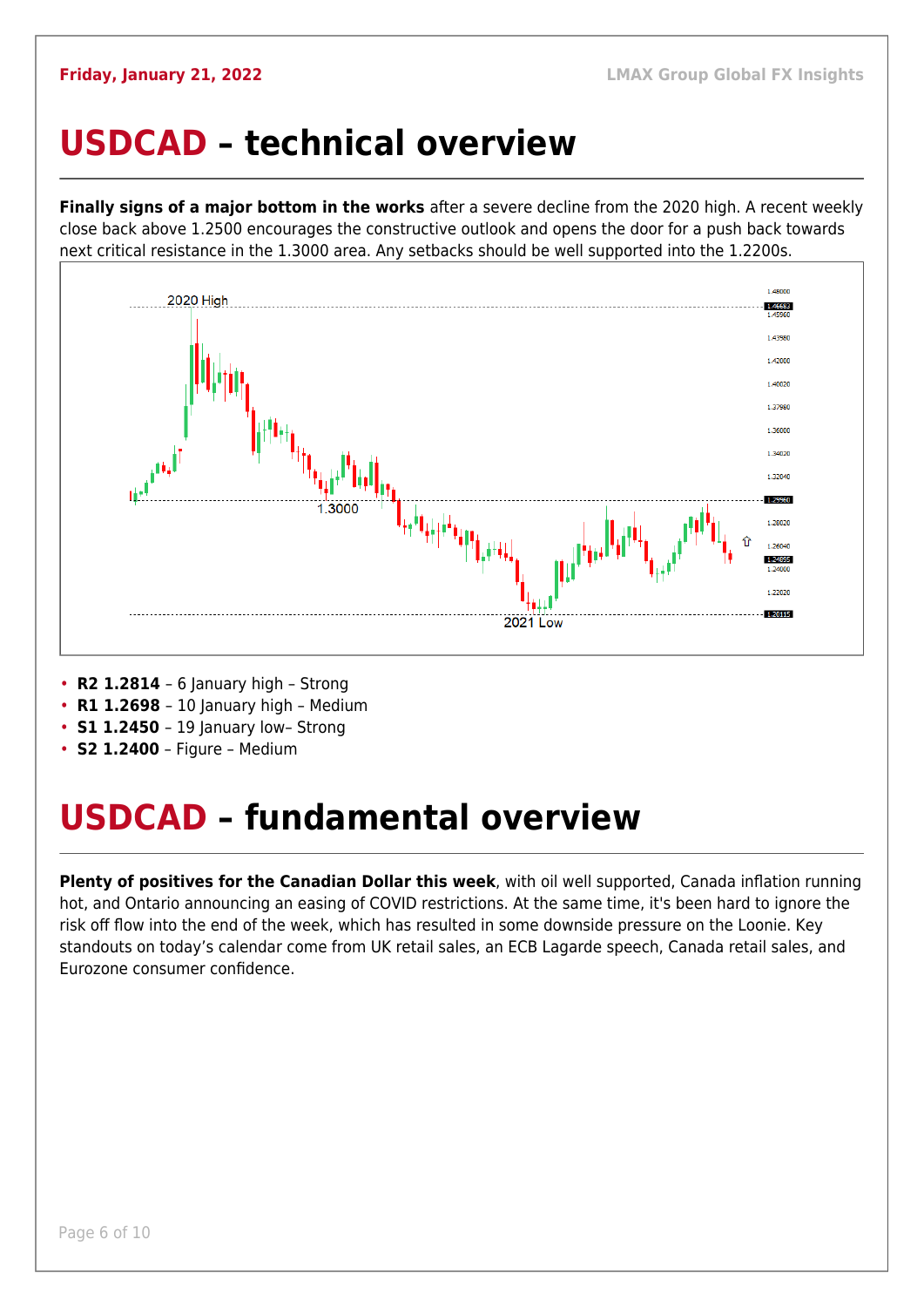### <span id="page-6-0"></span>**NZDUSD – technical overview**

high. Back below 0.6700 would suggest a more significant bearish structural shift. 0.75400 2021 High 1.74666 0.73960 0.71000 0.69560 **Maior Support Zone** 0.67606<br>0.67009 0.65120 0.63680 0.62200 0.60720 0.59280 0.57800 0.56320 0.54708 **Major Low** 

**The market has entered a period of intense correction** after running up to a yearly and multi-month

- **R2 0.6894**  25 November high Strong
- **R1 0.6891**  13 January high Medium
- **S1 0.6701**  15 December/**2021 low** Strong
- **S2 0.6650**  Mid-Figure Medium

## <span id="page-6-1"></span>**NZDUSD – fundamental overview**

**The New Zealand Dollar has been dragged lower** this week on risk off flow and after a number of Omicron cases were detected. Friday economic data out of New Zealand was solid but hasn't factored into price action. Key standouts on today's calendar come from UK retail sales, an ECB Lagarde speech, Canada retail sales, and Eurozone consumer confidence.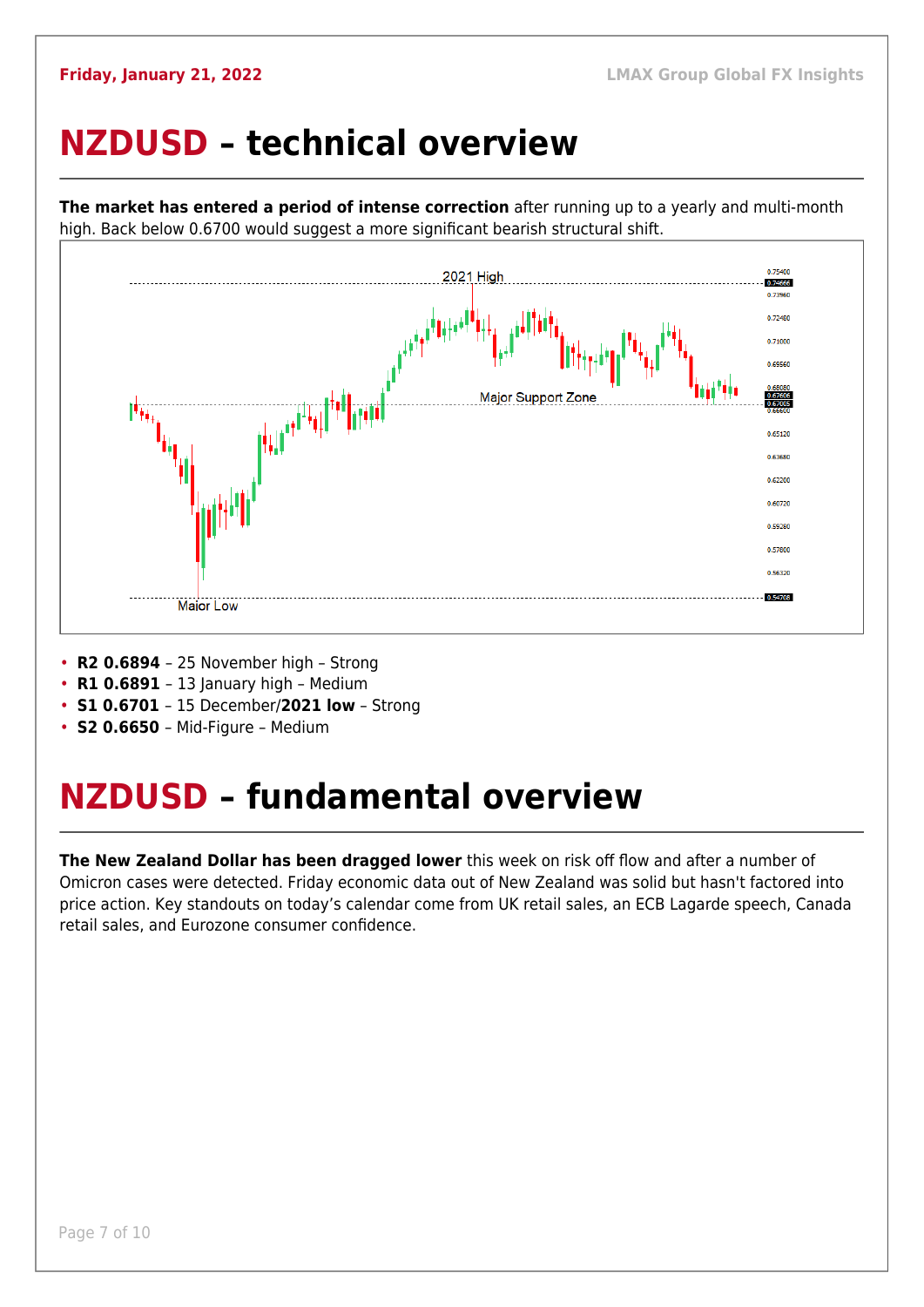#### <span id="page-7-0"></span>**US SPX 500 – technical overview**

**Longer-term technical studies are in the process of unwinding** from extended readings off record highs. The latest breakdown below 4,500 opens the door for the next major downside extension towards the October 2021 low at 4,272. Back above 4,612 will be required at a minimum to take the immediate pressure off the downside.



- **R2 4750**  12 January high Strong
- **R1 4612** 19 January high Medium
- **S1 4437**  21 January low Medium
- **S2 4400**  Round Number Strong

## <span id="page-7-1"></span>**US SPX 500 – fundamental overview**

**We're trading just off fresh record highs**, and yet, with so little room for additional central bank accommodation, given an already depressed interest rate environment, the prospect for sustainable runs to the topside on easy money policy incentives and government stimulus, should no longer be as enticing to investors. Meanwhile, ongoing worry associated with coronavirus fallout and risk of rising inflation should weigh more heavily on investor sentiment in Q1 2022.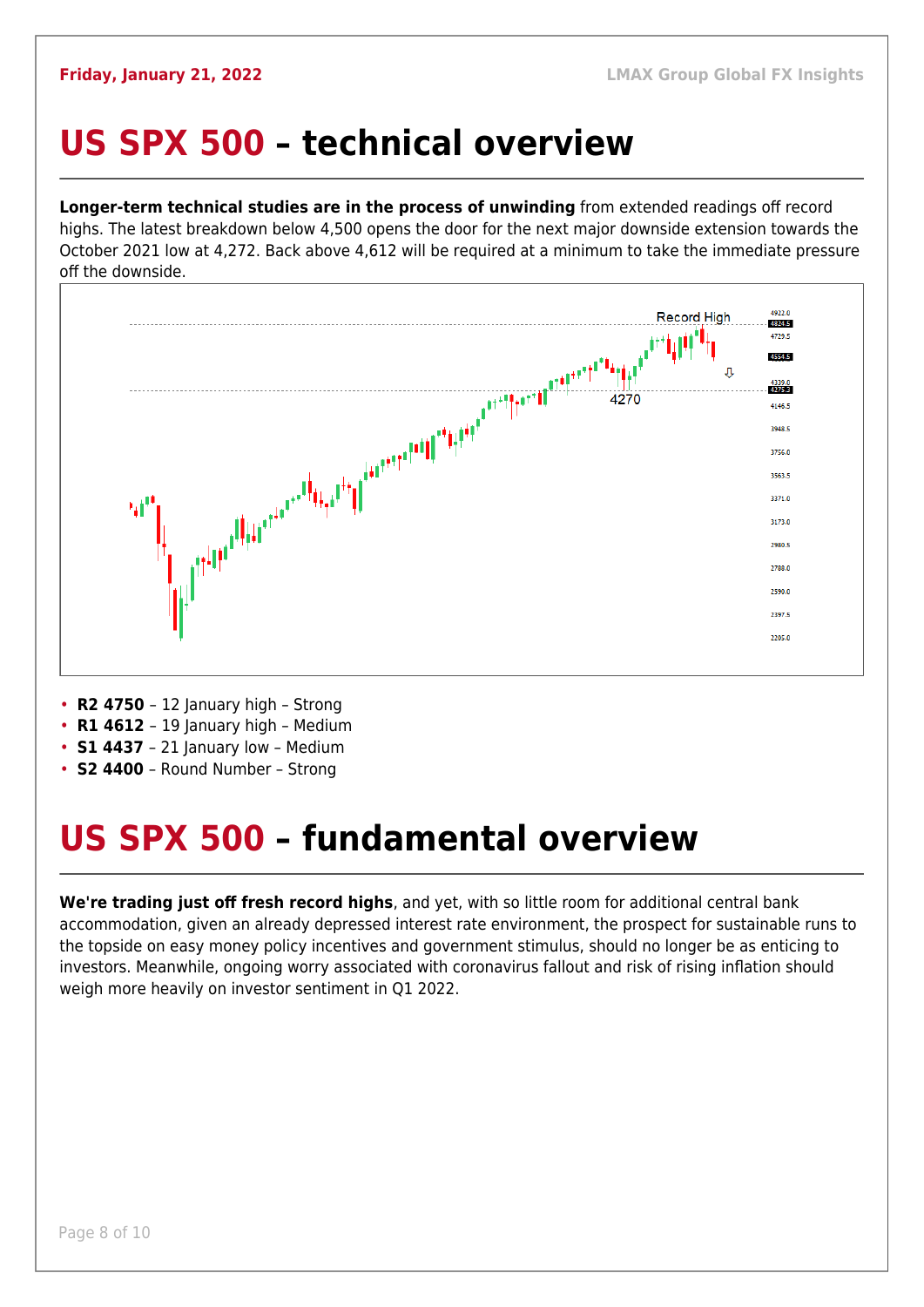## <span id="page-8-0"></span>**GOLD (SPOT) – technical overview**

**The 2019 breakout above the 2016 high** at 1375 was a significant development, opening the door for fresh record highs and an acceleration beyond the next major psychological barrier at 2000. Setbacks should now be well supported above 1600.



- **R2 1917**  1 June high Strong
- **R1 1878**  16 November high Medium
- **S1 1753**  15 December low Medium
- **S2 1722**  29 September low Strong

## <span id="page-8-1"></span>**GOLD (SPOT) – fundamental overview**

**The yellow metal continues to be well supported on dips** with solid demand from medium and longerterm accounts. These players are more concerned about exhausted monetary policy, extended global equities, and coronavirus fallout. All of this should keep the commodity well supported, with many market participants also fleeing to the hard asset as the grand dichotomy of record high equities and record low yields comes to an unnerving climax.